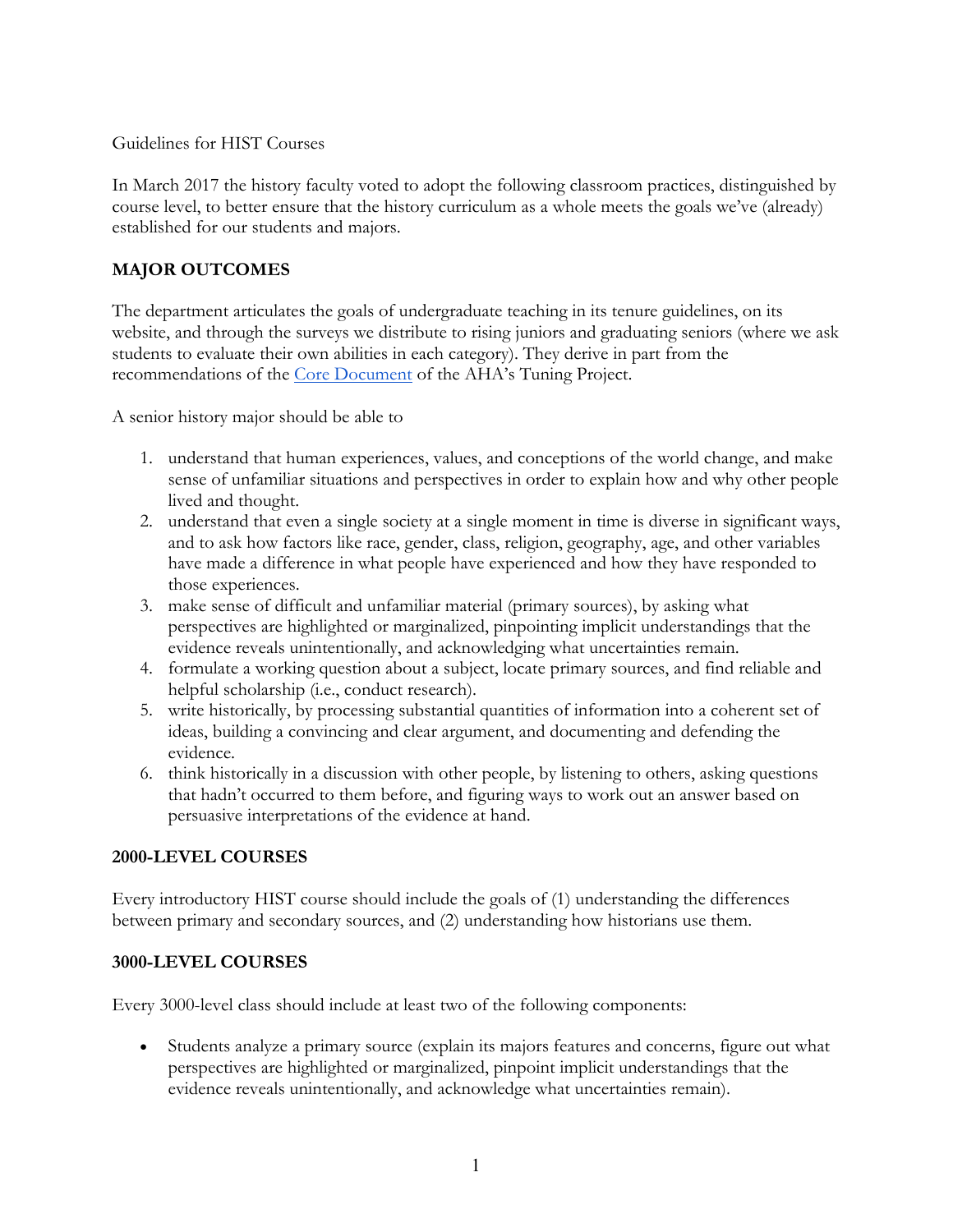- Students formulate a question about the past and locate primary and secondary sources that can actually help answer it.
- Students show how an event or historical situation is "more complicated" than it seems to be at first glance (in terms of diverse experiences, multiple lines of causation, etc.).
- Students learn how to read a historical monograph or substantial scholarly article, identify its research question and argument, understand how it uses historical evidence, explain how its answer is new, and suggest how our view of history changes as a result of its findings.

## **4000-LEVEL COURSES**

### N.b. *Our degree requirements are that majors need to take at least one 4000-level course before they graduate (but otherwise there is no distinction between 3000- and 4000-level courses as far as degree requirements are concerned).*

All 4000-level courses should include some kind of research component that requires (at the minimum) students to locate and analyze primary and/or secondary sources based on a question or topic they generate themselves, and to cite their evidence and credit their sources appropriately.

This doesn't mean that everyone has to assign a twenty-page research paper. Five-page papers could work just as well. Other possible assignments or projects could be the following (many of which are suggestions of the Tuning Project and of the AHA *Perspectives* column "The Art of History"):

- Find a long footnote in a scholarly article or monograph and write a paper about it, checking every primary and secondary reference. How do the sources support the point made? How are the cited passages taken in or out of context? Is the secondary material germane to the issue? Etc.
- Contextualize a source by demonstrating in written or oral presentation what historical detail the source needs to be understood.
- Explain in written or oral presentation the different perspectives (such as author, audience, and agenda) between two or more primary sources.
- Present and analyze different perspectives on a single event or situation from the past.
- Find two or more primary sources and demonstrate how they could be synthesized to better understand some aspect of the past.
- Create an annotated bibliography and/or prospectus as a "road map" for answering a historical question, without writing a paper itself.
- Identify and explain a question whose answer historians are still debating.
- Compare how a historical topic is presented on Wikipedia with how it's presented in current scholarly research.

# **HIST 4060H/4070H/4080H (CURO research courses)**

Any history faculty member is welcome to accept or decline an honors student's request for an independent research project. All history honors students writing a senior honors thesis (HIST 4990H) are also required to take an additional semester of independent study with the same advisor (HIST 4080H). But occasionally students will also take more than one semester of independent research before 4990H — hence the multiple course designations.

All students in 4080H are required to develop, in consultation with their advisor:

• a directed-reading list (should be determined *in advance of the course*)